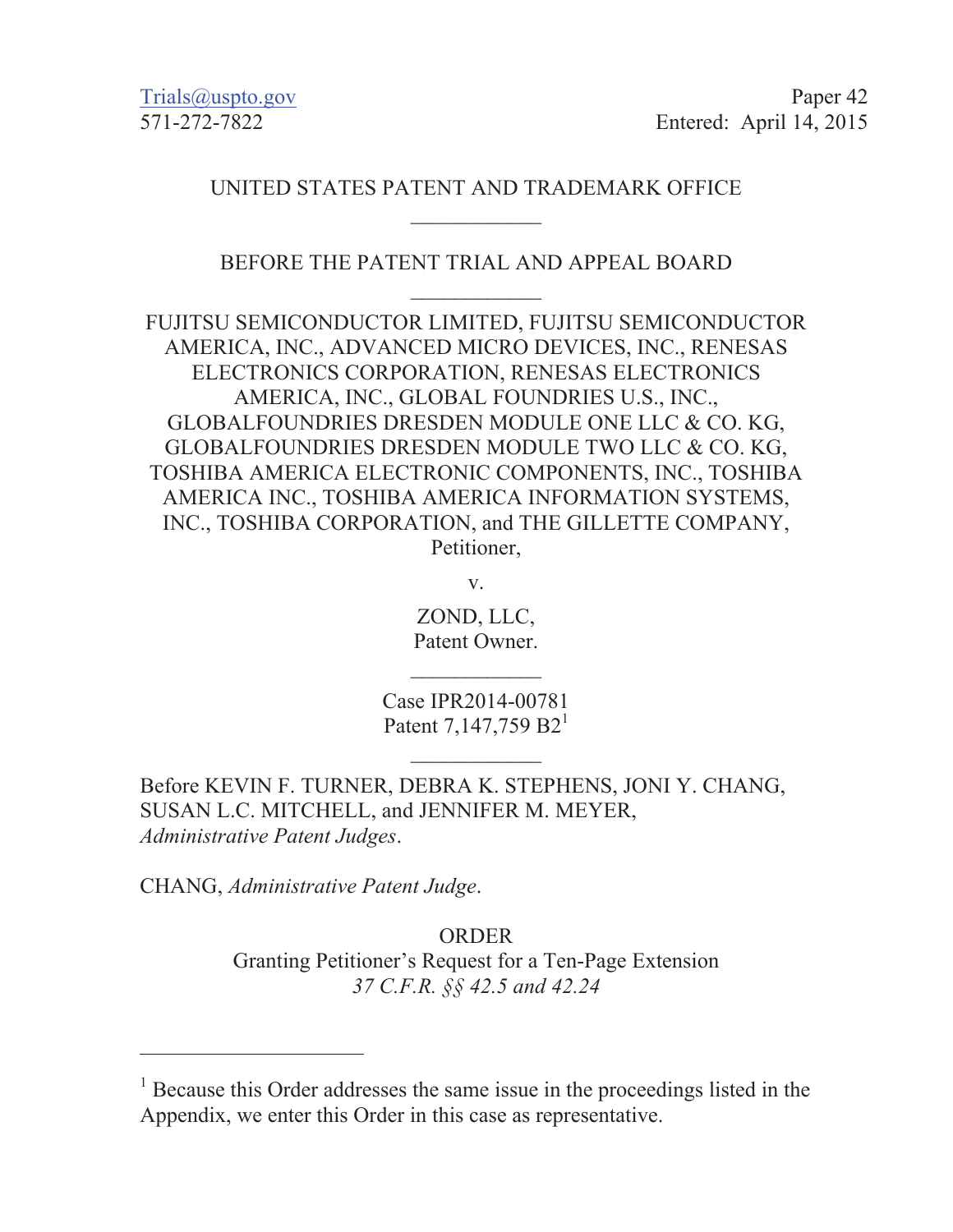A conference call was held on April 13, 2015, between respective counsel for the parties and Judges Turner, Stephens, Chang, Mitchell, and Meyer. During the conference call, Petitioner requested an additional ten (10) pages for its Reply to Patent Owner's Response—a total of twenty-five (25) pages for a Reply—consistent with the United States Patent and Trademark Office Director Michelle K. Lee's Posting on March 27, 2015 (Ex.  $3001^2$ , "the Director's Posting"), for each proceeding listed in the Appendix.

Patent Owner opposed Petitioner's Request, arguing that no additional pages would be necessary, because Petitioner filed multiple Petitions challenging each of its patents, the *inter partes* reviews at issue involve overlapping issues, and Petitioner also may file a Response to Observation in each proceeding. As noted by Petitioner, however, each *inter partes* review involves different claims, addressing different substantive issues. We also observed that Petitioner may file a Response to a Motion for Observation, *only if* Patent Owner files a Motion for Observation, and Petitioner's Response to the Motion for Observation is limited to the issues raised in the Motion. Moreover, as indicated in the Director's Posting, fifteen (15) pages for a Reply is not a commensurate number of pages to respond to a sixty-page (60) Patent Owner's Response. Upon consideration

 $\overline{a}$ 

 $2^2$  The Director's Posting is also available at:

http://www.uspto.gov/blog/director/entry/ptab\_s\_quick\_fixes\_for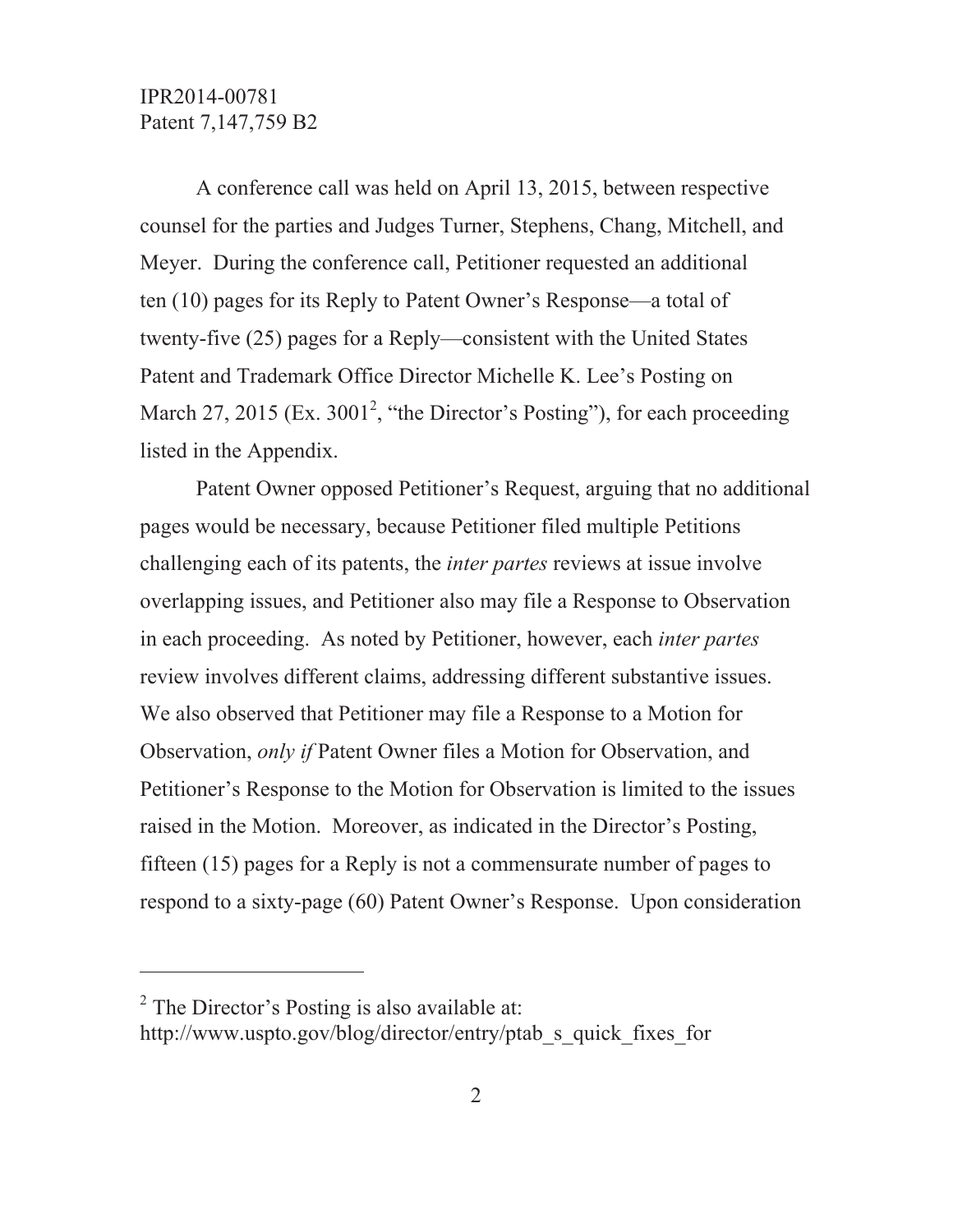of the facts before us, we are not persuaded by Patent Owner's argument that a ten-page extension is not necessary.

For the foregoing reasons, we, hereby, exercising our discretion under 37 C.F.R. § 42.5(b), grant Petitioner's Request for a ten-page extension, consistent with the Director's Posting.

Accordingly, it is

ORDERED that, notwithstanding the page limit set forth in 37 C.F.R. § 42.24(c), the page limit for Petitioner's Reply to Patent Owner's Response is increased to a total of twenty-five (25) pages, for each proceeding listed in the Appendix of this Order. *See* 37 C.F.R. § 42.5(b).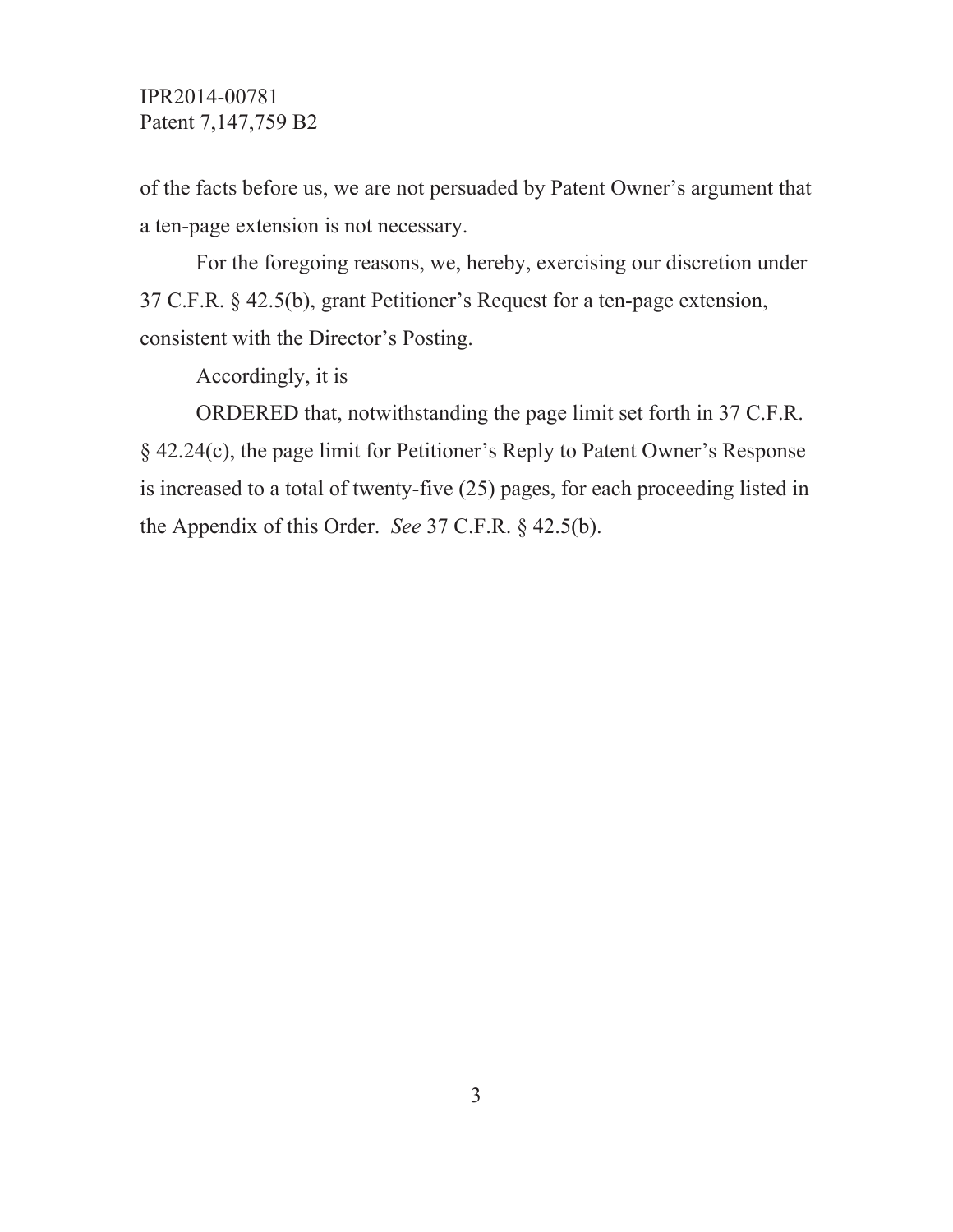# **APPENDIX**

| <b>U.S. Patent Numbers</b> | <b>Inter Partes Reviews</b>                                                       |
|----------------------------|-----------------------------------------------------------------------------------|
| 6,805,779 B2               | IPR2014-00828<br>IPR2014-00829<br>IPR2014-00917<br>IPR2014-01073<br>IPR2014-01076 |
| 6,806,652 B1               | IPR2014-00861<br>IPR2014-01088<br>IPR2014-01089                                   |
| 6,853,142 B2               | IPR2014-00818<br>IPR2014-00819<br>IPR2014-00821<br>IPR2014-00827<br>IPR2014-01098 |
| 7,147,759 B2               | IPR2014-00781<br>IPR2014-00782<br>IPR2014-01083<br>IPR2014-01086<br>IPR2014-01087 |
| 7,604,716 B2               | IPR2014-00807<br>IPR2014-00808<br>IPR2014-01099<br>IPR2014-01100                  |
| 7,811,421 B2               | <b>IPR2014-00800</b><br>IPR2014-00802<br>IPR2014-00805                            |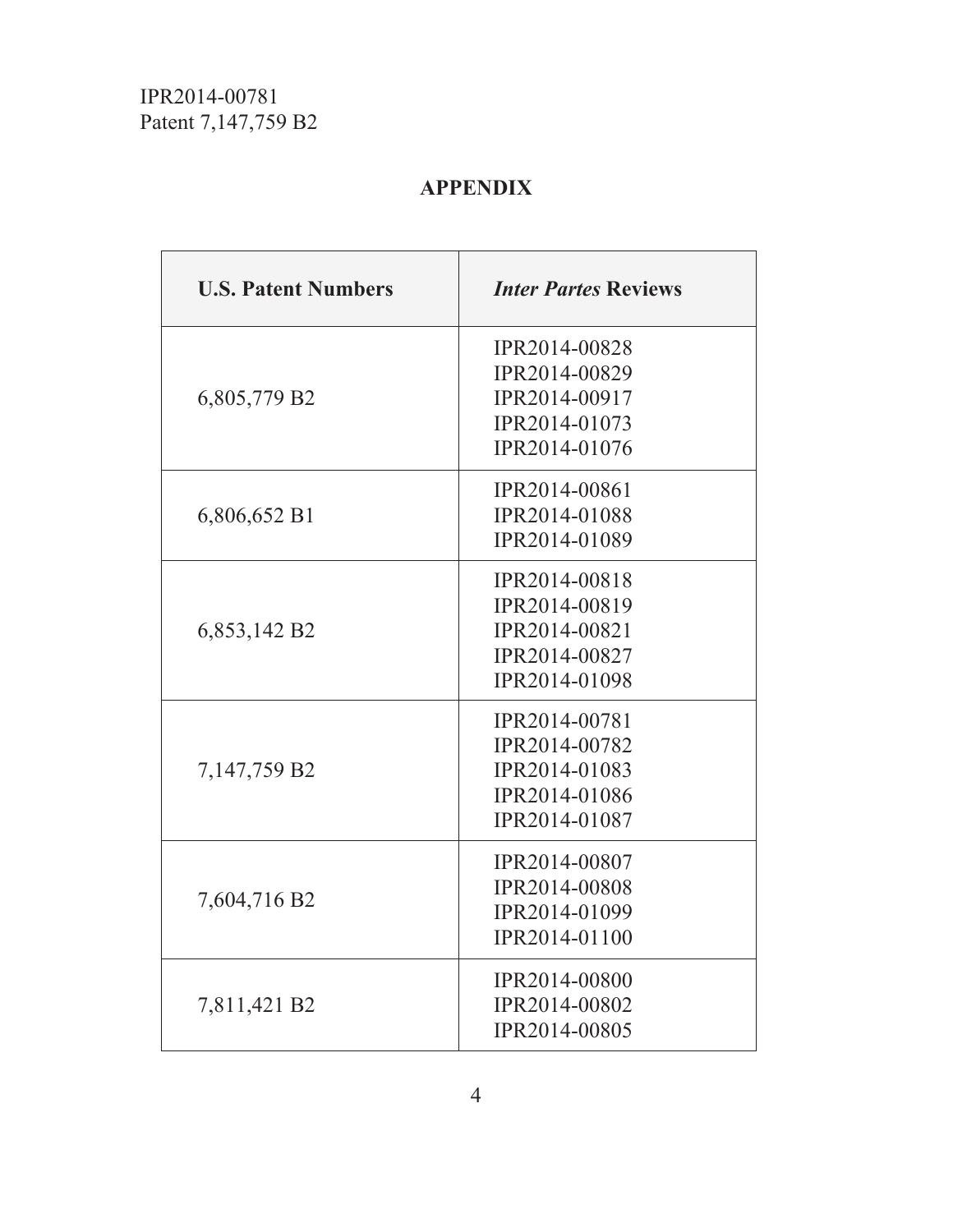#### For PATENT OWNER:

Gregory J. Gonsalves gonsalves@gonsalveslawfirm.com

Bruce J. Barker bbarker@chsblaw.com

Tarek Fahmi tarek.fahmi@ascendalaw.com

### For PETITIONER:

*Fujitsu:*

David M. O'Dell david.odell.ipr@haynesboone.com

David L. McCombs david.mccombs.ipr@haynesboone.com

Richard C. Kim rckim@duanemorris.com

### *GlobalFoundries:*

David M. Tennant dtennant@whitecase.com

Dohm Chankong dohm.chankong@whitecase.com

### *Gillette:*

David L. Cavanaugh david.cavanaugh@wilmerhale.com

Larissa B. Park larissa.park@wilmerhale.com